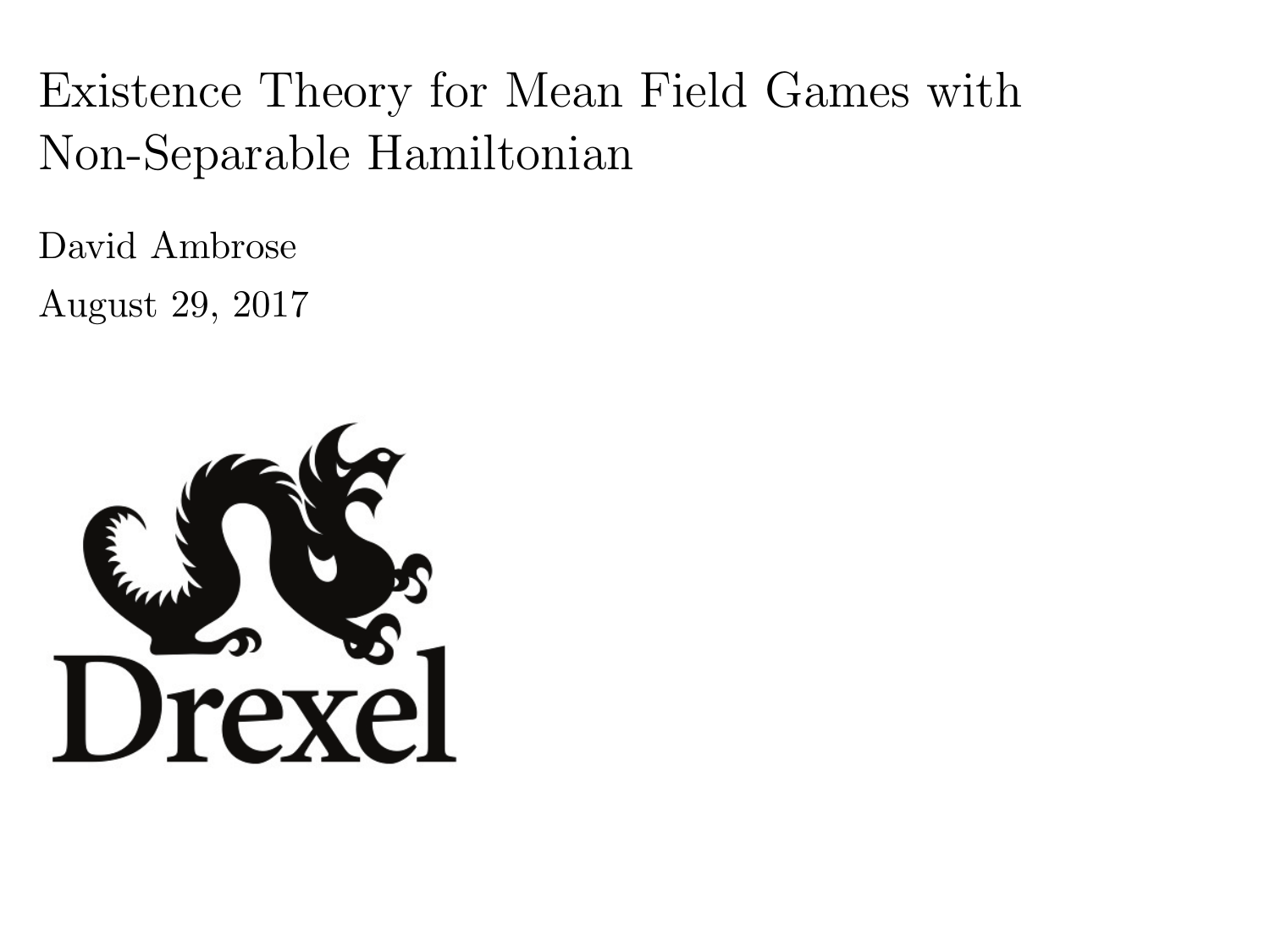# Introduction

- I will begin by discussing a problem in fluid dynamics.
- Next, we'll adapt the method from the fluids problem to get an existence theorem for mean field games.
- I will then give another existence theorem, using the implicit function theorem.
- These existence results are "in the small," but we have a few options for which feature of the problem can be taken small.
- These results also do not use much structure (separability, convexity, monotonicity) on the nonlinearity; mainly, just Lipschitz bounds and/or mapping properties.
- I will mention some current work at the end.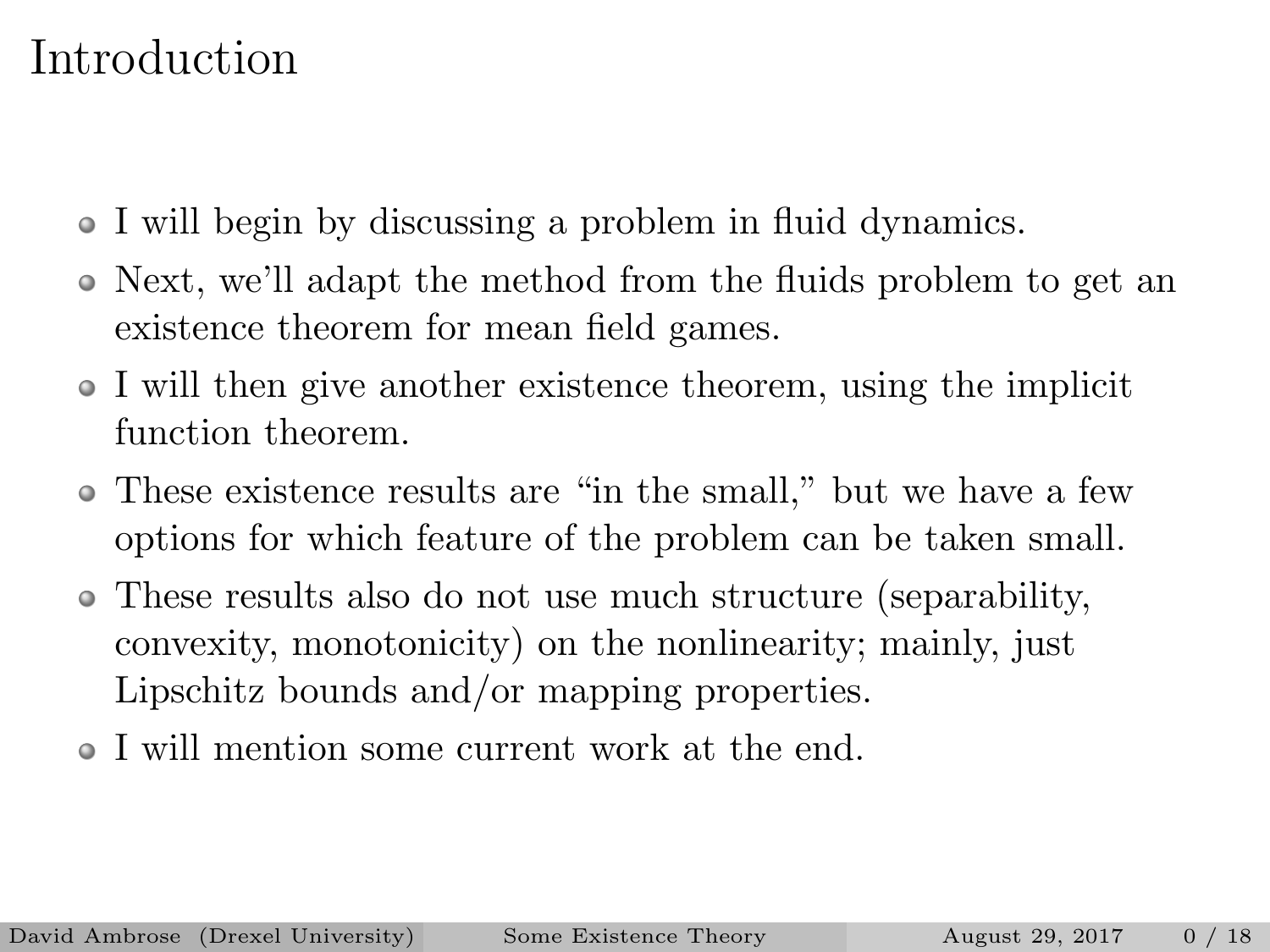# The Vortex Sheet Problem

We consider two infinitely deep, horizontally periodic fluids, separated by a sharp interface.



The fluid velocities are given by the irrotational, incompressible Euler equations:

$$
\mathbf{v}_{i,t} + \mathbf{v}_i \cdot \nabla \mathbf{v}_i = -\nabla p_i,
$$
  
div( $\mathbf{v}_i$ ) = 0,  

$$
\mathbf{v}_i = \nabla \phi_i.
$$

• The fluids have densities  $\rho_1$  and  $\rho_2$ . If  $\rho_2 = 0$ , then this is the water wave case.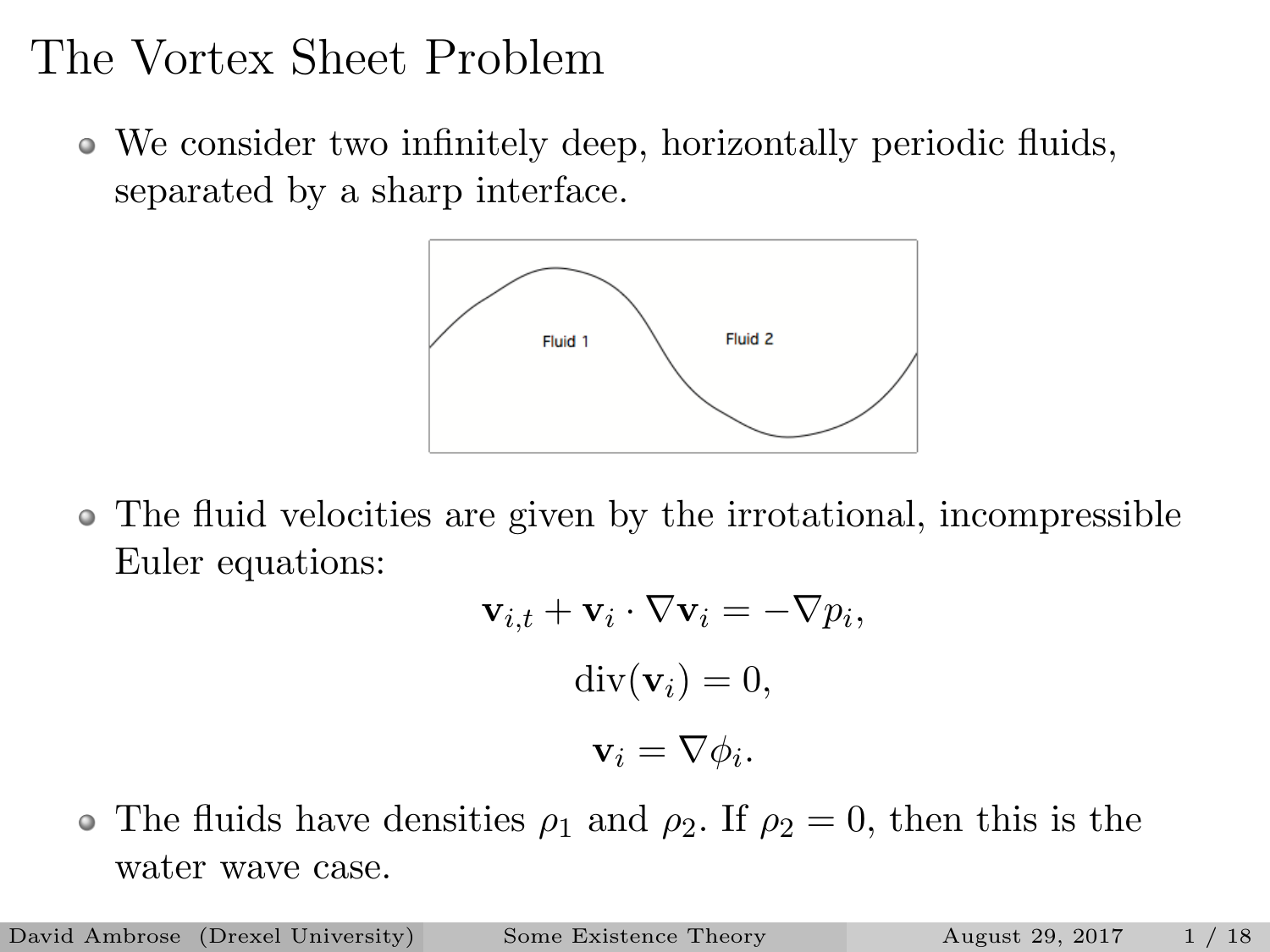# The Vortex Sheet IVP Is Ill-Posed

- If  $\rho_1 \rho_2 > 0$ , then the initial value problem is ill-posed.
- There have been several proofs of this over the years: Caflisch & Orellana 1989, Lebeau 2002, Lebeau & Kamotski 2005, Wu 2006. Ill-posedness is also implied by, but not explicitly discussed in, the work of Duchon & Robert 1988.
- The ill-posedness can be seen from linear theory: consider  $y(\alpha, t) = \epsilon \eta(\alpha, t)$ . Then, the linearized equation of motion is

$$
\eta_{tt} = -\eta_{\alpha\alpha} + \tau H(\eta_{\alpha\alpha\alpha}),
$$

where H is the Hilbert transform and  $\tau$  is the (non-negative) coefficient of surface tension.

- If  $\tau = 0$ , then the problem is elliptic in space-time, and has an ill-posed initial value problem.
- This ill-posedness is really the same thing as the Kelvin-Helmholtz instability (the problem is so unstable as to be ill-posed).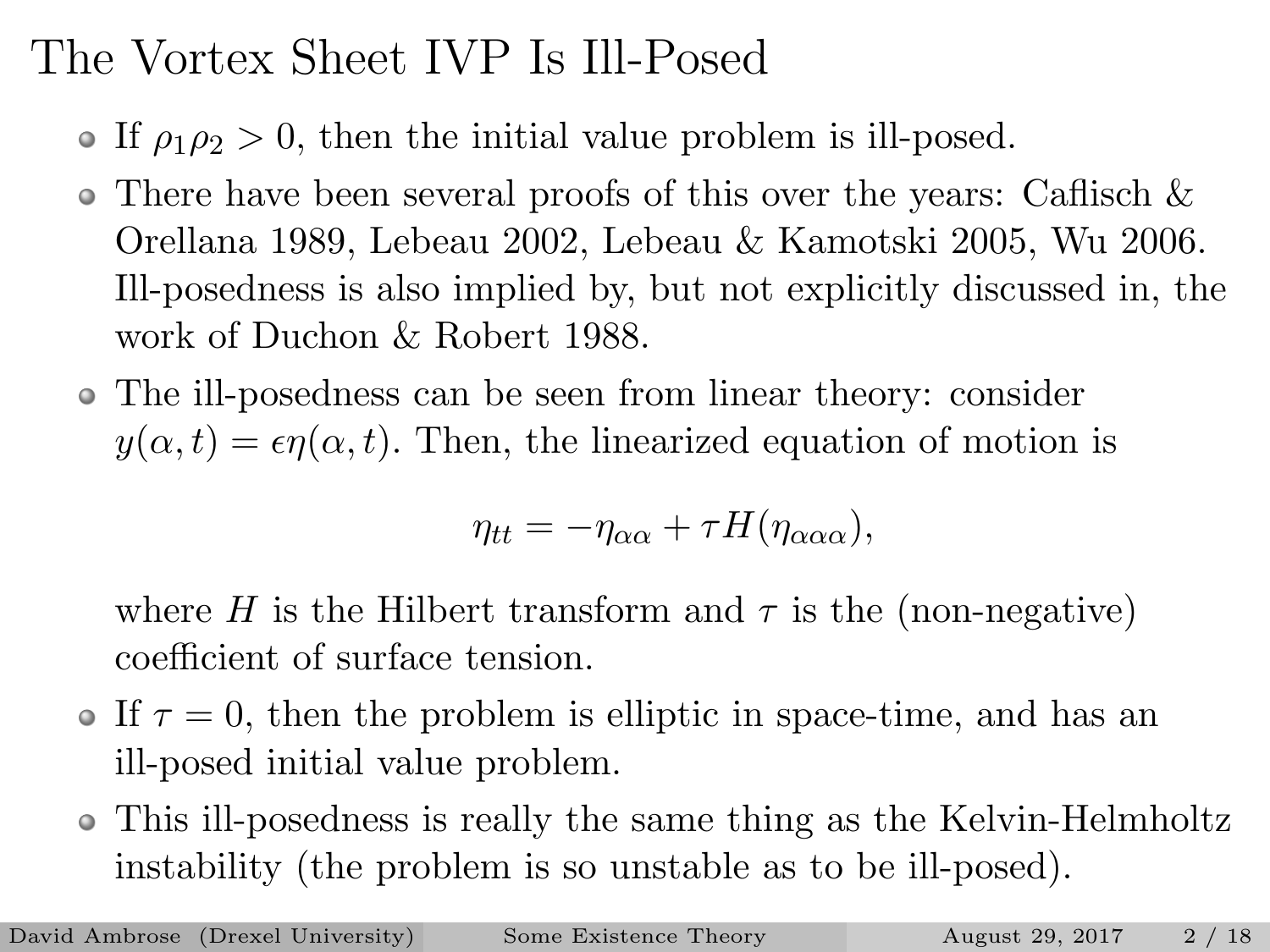# The Duchon-Robert Formulation

- In just about all studies of the vortex sheet, the irrotationality  $\bullet$ assumption is used to reduce the dimension by one; that is, only quantities on the interface need to be considered.
- Consider the interface to be a graph,  $(x, y(x))$ . Let  $\Omega(x) = 1 + \omega(x)$  be the vortex sheet strength.
- Denote  $v = y_x$ . They write the evolution equations as

$$
v_t - \Lambda \omega = F(v, \omega)_x, \qquad \omega_t - \Lambda v = G(v, \omega)_x,
$$

where  $F$  and  $G$  are nonlinear terms stemming from the Biot-Savart integral.

• Here, 
$$
\Lambda = \sqrt{-\partial_{xx}} = H\partial_x
$$
, and thus  $\hat{\Lambda}(\xi) = |\xi|$ .

Again, the linearization is elliptic in space-time, and we see the ill-posedness at the linear level.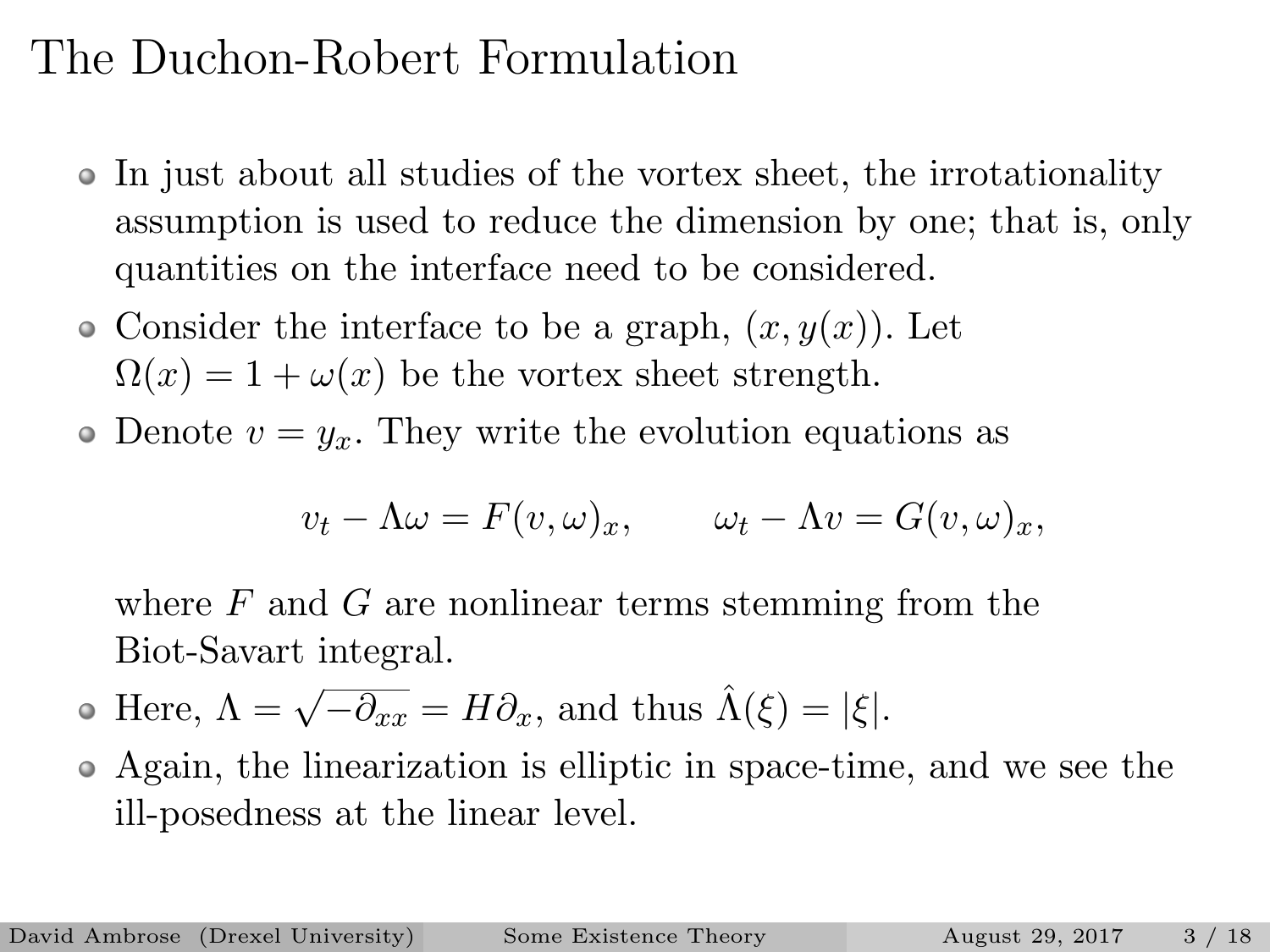# The Duchon-Robert Result

- Specify half the data:  $v(x, 0) = v_0(x)$ . If  $v_0$  is sufficiently small in a certain function space (the Wiener algebra), then there exists a solution  $(v, \omega)$  to the initial value problem for all time. This solution is analytic at all positive times.
- Method of proof: write a Duhamel formula which integrates forward in time from  $t = 0$  and backwards in time from  $t = \infty$ :

$$
v = Sv_0 + \frac{1}{2}SI_0(F+G) + \frac{1}{2}I^+(F-G) - \frac{1}{2}I^-(F+G),
$$
  

$$
-\omega = Sv_0 + \frac{1}{2}SI_0(F+G) + \frac{1}{2}I^+(F-G) + \frac{1}{2}I^-(F+G).
$$

- Consider function spaces on space-time domain  $\mathbb{R} \times [0, \infty)$ ; in such spaces, prove Lipschitz bounds on F and G, and prove that  $I^+$ ,  $I^$ are bounded linear operators.
- Put this all together using the contraction mapping theorem, to get existence of solutions in these function spaces.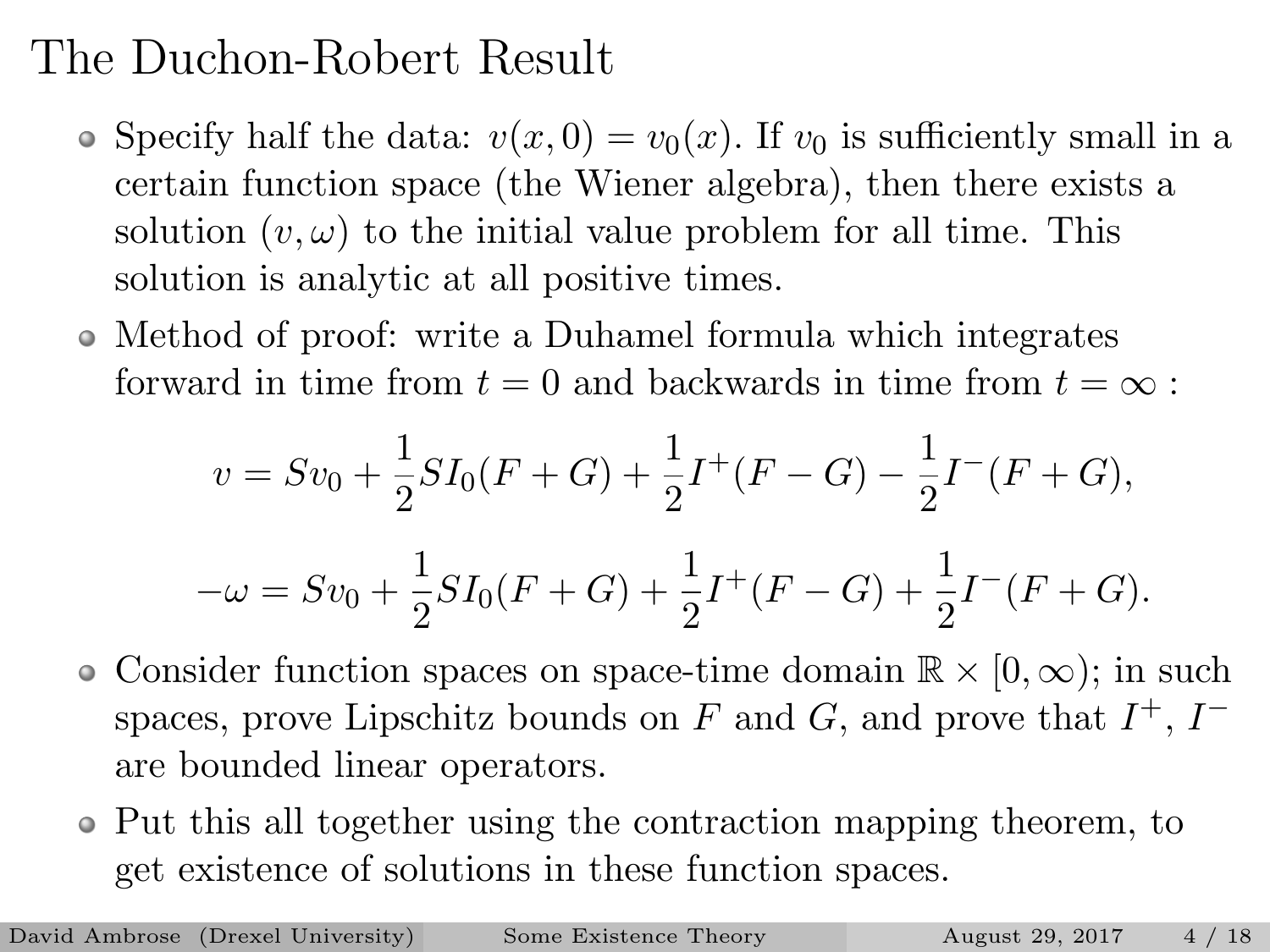### The Mean Field Games System

The following is the mean field games system of coupled PDEs:

$$
u_t + \Delta u + \mathcal{H}(t, x, Du, m) = 0,
$$

$$
m_t - \Delta m + \text{div}(m\mathcal{H}_p(t, x, Du, m)) = 0.
$$

- We can take  $x \in \mathbb{T}^n$  and  $t \in [0, T]$ , for some T.
- This is supplemented with boundary conditions. The *planning* problem specifies  $m(0, x) = m_0(x), u(T, x) = u_T(x)$ .
- The payoff problem still specifies  $m(0, x) = m_0(x)$ , but now has  $u(T, x) = G(x, m(T, x))$  for the second condition.
- In almost all works of which I am aware in the literature,  $\mathcal{H}(t, x, p, m) = H(t, x, p) + F(t, x, m)$ , and this H is taken to be convex (although works with congestion effects include a non-separable Hamiltonian). These assumptions are unnecessary for our approach.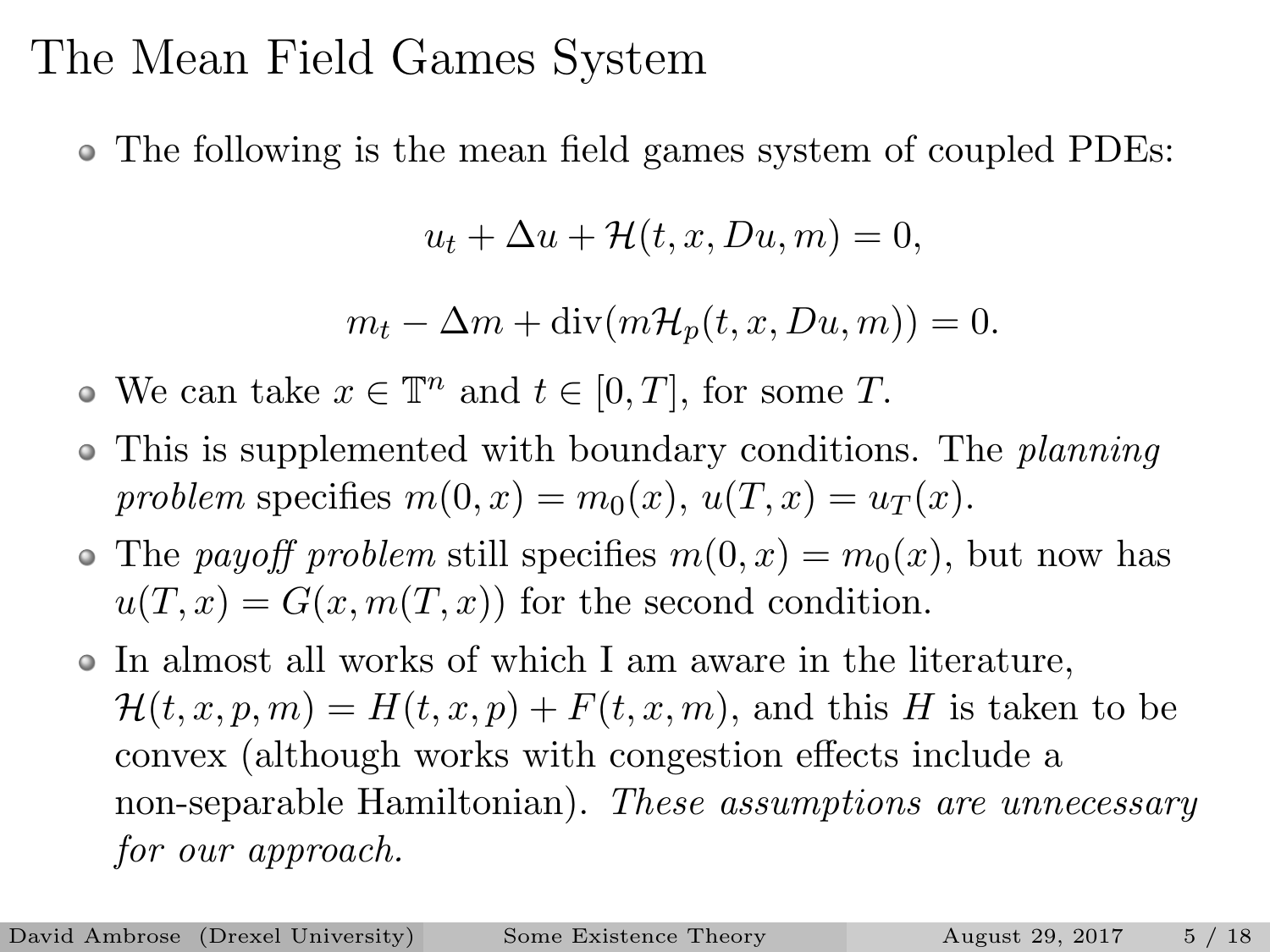# Prior Results

- For most prior results,  $H$  is taken to be separable. The function  $F$ is known as the coupling.
- $\bullet$  Existence of strong solutions in a few cases: when F is a nonlocal smoothing operator, or when  $H(t, x, Du) = |Du|^2$ . (Lasry-Lions, Cardaliaguet-Lasry-Lions)
- $\bullet$  When the coupling F is local, proofs may be for weak solutions (Lasry-Lions, Porretta).
- The work of Gomes, Pimentel, and Sanchez Morgado shows that (still in the separable case) under a number of technical assumptions, strong solutions exist.
- $\bullet$  Other results include stationary solutions or the limit as T goes to infinity.
- This list is not exhaustive, but gives the flavor of prior works.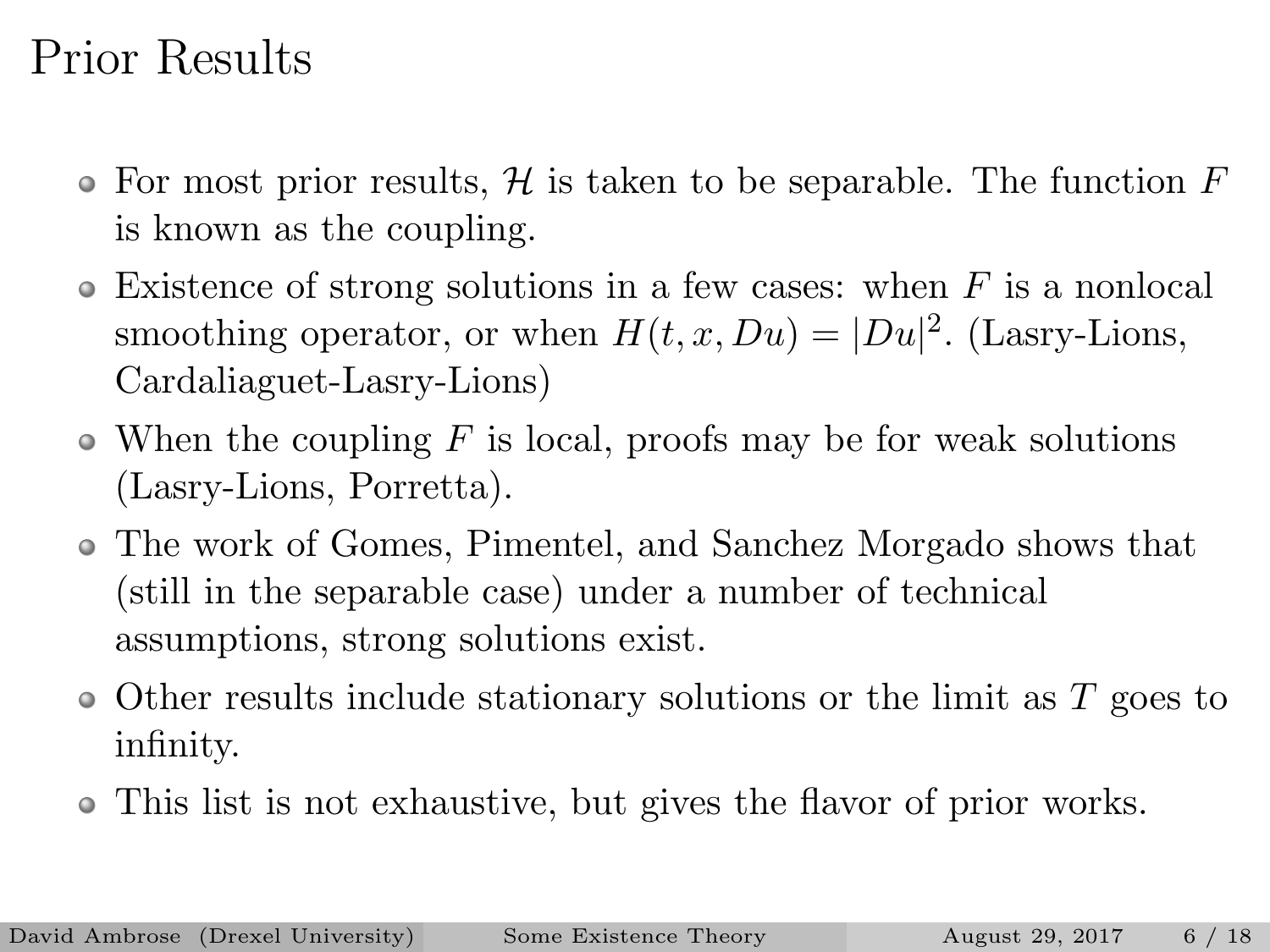# Reformulating for the Duchon-Robert Method

- Project away the means: let  $w = \mathbb{P}u$  and let  $\mu = m \overline{m}$ .
- $\Phi \text{ Let } \mathbb{P}\mathcal{H}(t, x, Dw, \mu) = \Xi(t, x, Dw, \mu) = \mathbb{P}(b(t, x)\mu + \Upsilon(t, x, Dw, \mu)).$
- Let  $\Theta(t, x, Dw, \mu) = \mathcal{H}_n(t, x, Du, m).$
- We get the following system:

$$
w_t + \Delta w + \mathbb{P}(b\mu) + \mathbb{P}(\Upsilon(\cdot,\cdot,Dw,\mu)) = 0,
$$

$$
\mu_t - \Delta \mu + \text{div}(\mu \Theta(\cdot, \cdot, Dw, \mu)) + \bar{m} \text{div}(\Theta(\cdot, \cdot, Dw, \mu)) = 0.
$$

 $\bullet$  The reason for separating out a linear term in the w equation: say, for example, that  $\mathcal{H} = m|Du|^4 + m^3$ . Then, we have  $m^3 = (\mu + \bar{m})^3$ , which has a term linear in  $\mu$ . Otherwise,  $\Upsilon$  will be assumed to satisfy a nonlinear estimate.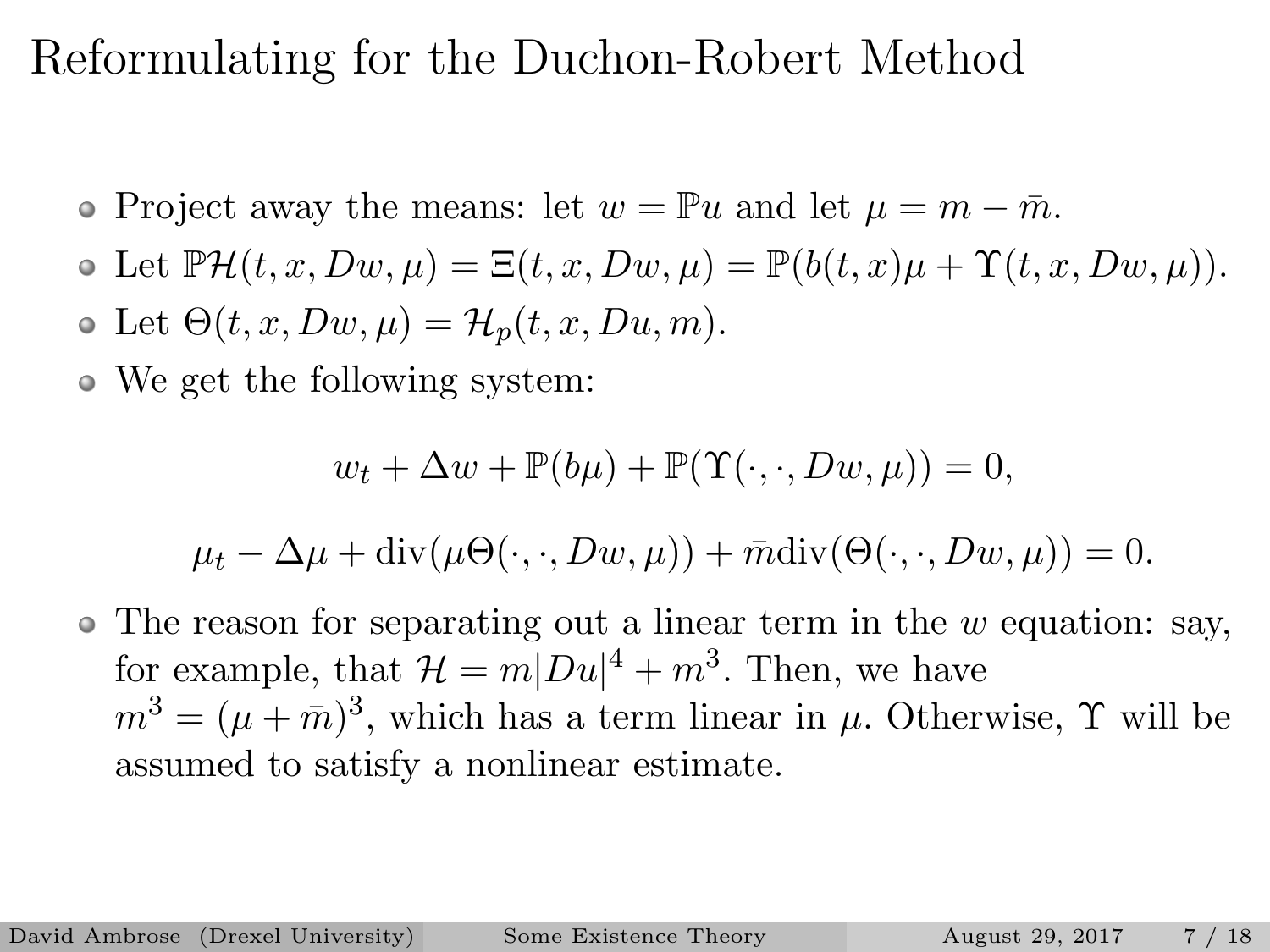# The Duhamel Formulation

- Say we use "payoff" boundary conditions,  $m(0, x) = m_0(x)$ , and  $u(T, x) = G(x, m(T, x)).$
- Introduce integral operators

$$
I^+(f)(t) = \int_0^t e^{\Delta(t-s)} f(s, \cdot) ds
$$

and

$$
I^-(f)(t) = \int_t^T e^{\Delta(s-t)} f(s, \cdot) ds.
$$

Also, let  $I_T f = I^+(f)(T)$ .

We get the following Duhamel formula for the forward equation for  $\mu$  :

$$
\mu(t,\cdot) = e^{\Delta t} \mu_0 + I^+(\text{div}(\mu\Theta(\cdot,\cdot,Dw,\mu)))(t,\cdot) + \bar{m}(I^+(\text{div}(\Theta(\cdot,\cdot,Dw,\mu))))(t,\cdot),
$$

• Define  $A(\mu, w) = \mu(T, \cdot)$ ; this involves  $I_T$ .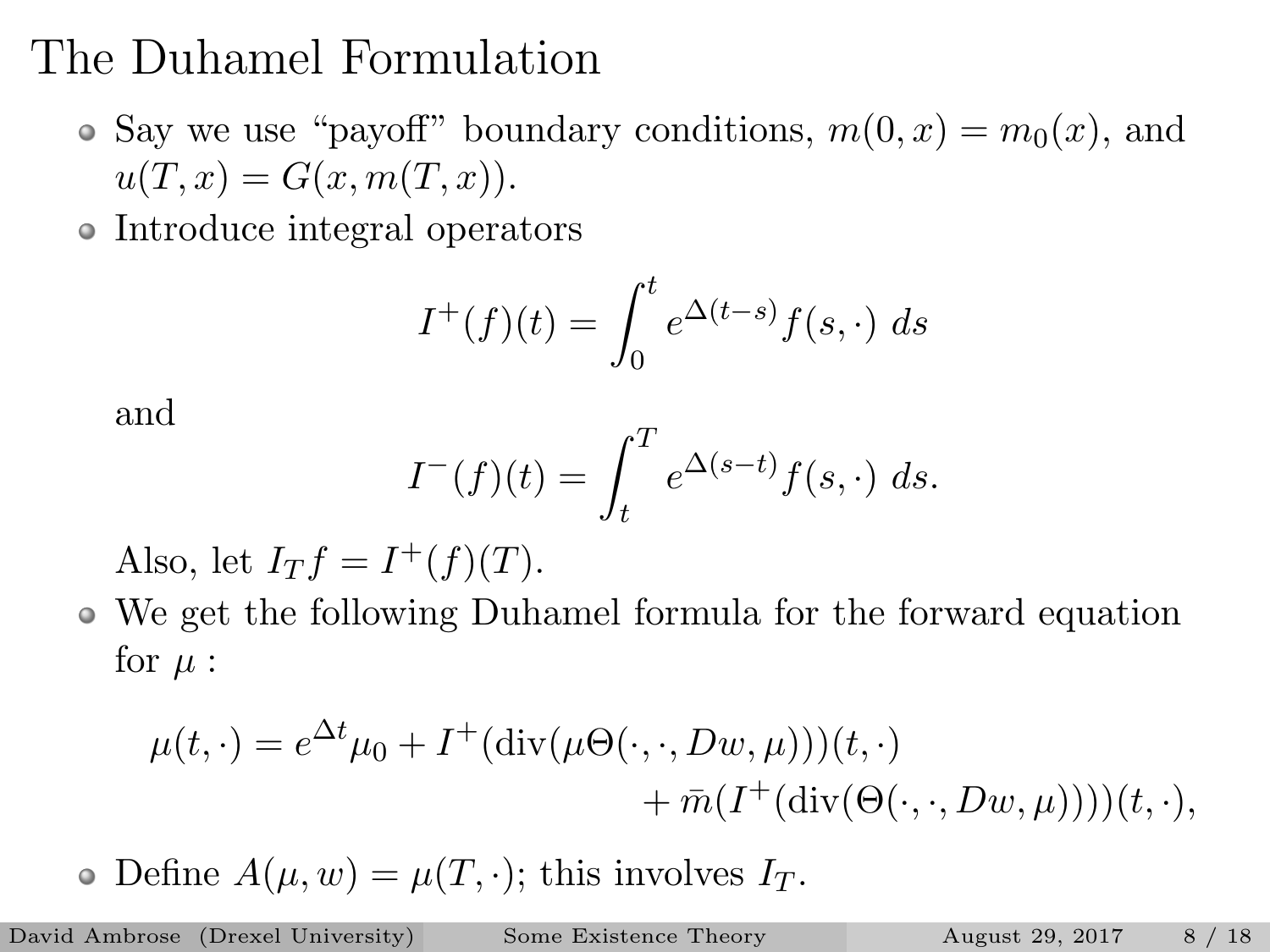### Continuing the Duhamel Formulation

Then, using the payoff boundary condition, we integrate backward in time from time T, finding the following Duhamel formula for the backward equation for  $w$ :

$$
w(t, \cdot) = e^{\Delta(T-t)} \tilde{G}(\cdot, A(\mu, w)) - I^-(\mathbb{P}\Upsilon(\cdot, \cdot, Dw, \mu))(t)
$$
  
- 
$$
I^-(\mathbb{P}(be^{\Delta^*}\mu_0))(t) - I^-(\mathbb{P}(bI^+ \text{div}(\mu\Theta(\cdot, \cdot, Dw, \mu))(\cdot)))(t)
$$
  
- 
$$
\bar{m}I^-(\mathbb{P}(bI^+ \text{div}(\Theta(\cdot, \cdot, Dw, \mu))(\cdot)))(t).
$$

 $\bullet$  These equations for  $\mu$  and  $w$  give a fixed point problem. We seek fixed points in some function space.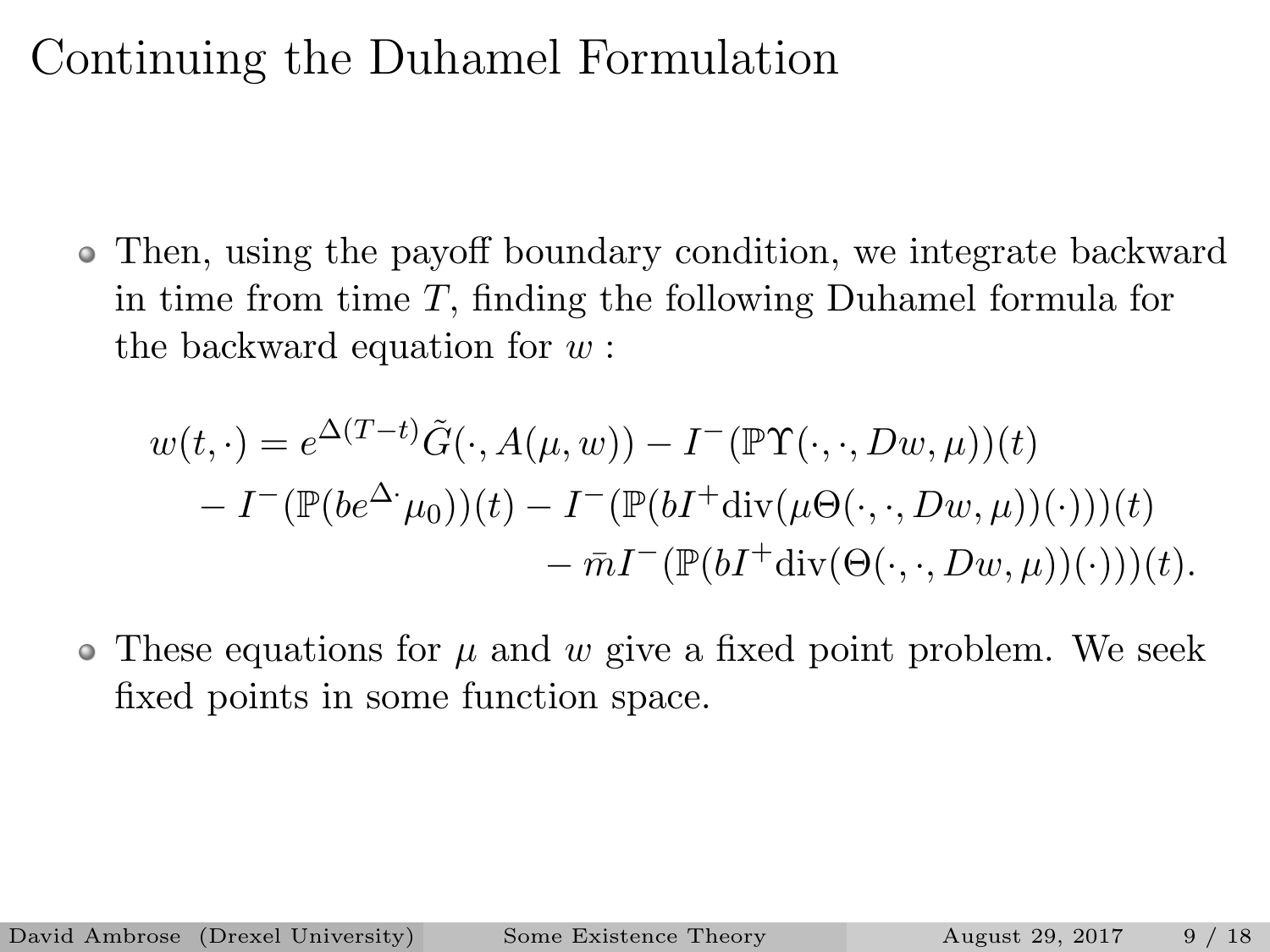Function Spaces: The Wiener Algebra

- The original Duchon-Robert method uses a contraction mapping in spaces related to the Wiener algebra.
- The Wiener algebra is the space of functions with Fourier transform/series in  $L^1$  or  $\ell^1$ .
- This has a simple algebra property:

$$
||fg|| = \sum_{k} |\mathcal{F}(fg)(k)| \leq \sum_{k} \sum_{j} |\hat{f}(k-j)\hat{g}(j)| \leq ||f|| ||g||.
$$

We use a space-time version of this, with some weights:

$$
||f||_{\mathcal{B}_{\alpha,j}} = \sum_{k \in \mathbb{Z}^n} \sup_{t \in [0,T]} \left| |k|^j e^{\beta(t)|k|} \hat{f}(k) \right|.
$$

- Here,  $j \in \mathbb{N}$ , and  $\beta(s) = \begin{cases} 2\alpha s/T, & s \in [0, T/2], \\ 2\alpha s/T, & T \in [T/2, T] \end{cases}$  $2\alpha - 2\alpha s/T$ ,  $T \in [T/2, T]$ .
- These spaces are related to the dissertation work of my student, Timur Milgrom. The spaces are still Banach algebras.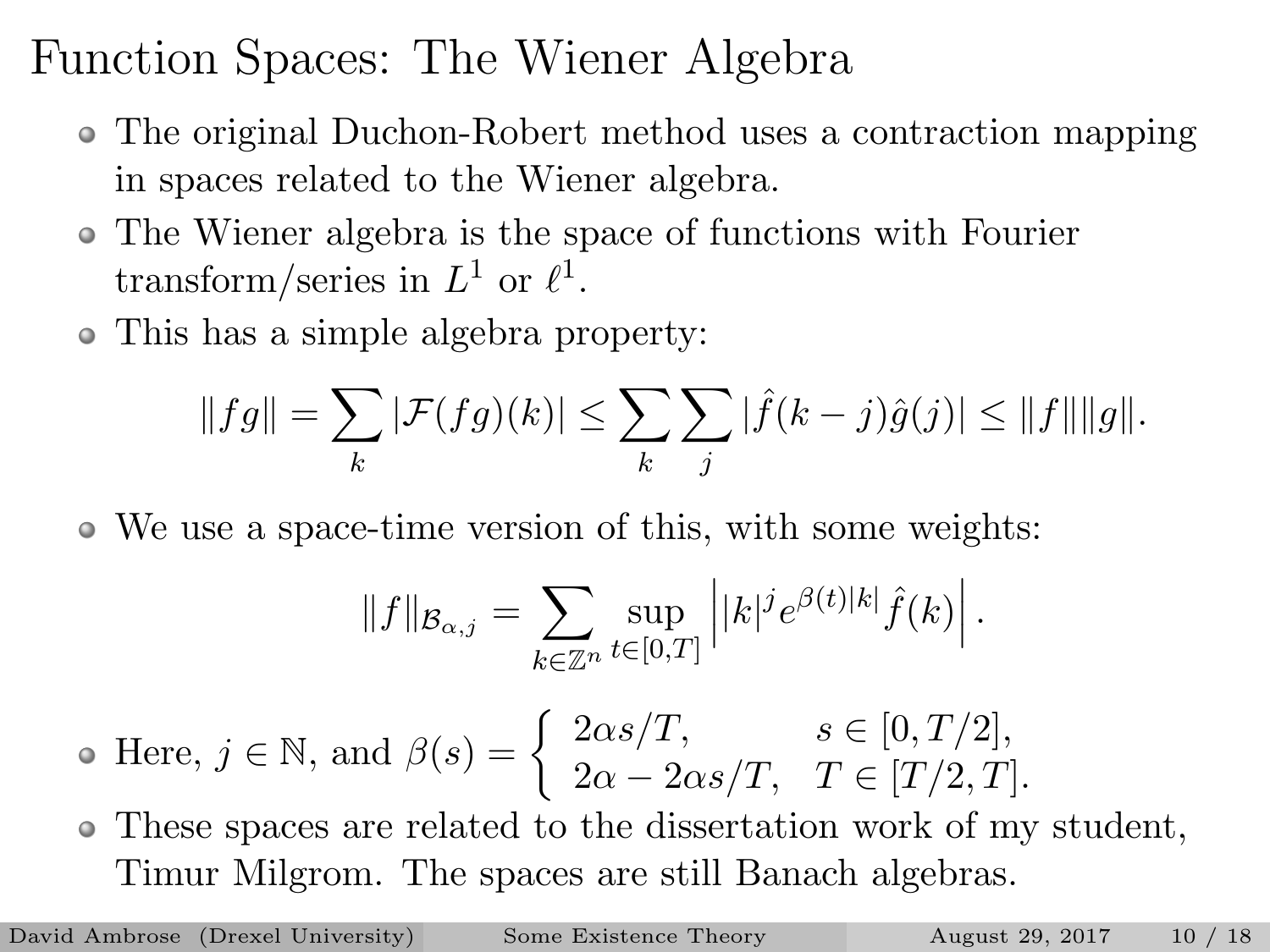### Bounds for the Linear Operators

Our operators  $I^+$  and  $I^-$  are bounded linear operators between  $\mathcal{B}_{\alpha,i}$  and  $\mathcal{B}_{\alpha,i+2}$ , for any j and for any  $\alpha \in [0,T/2)$ :

$$
||I^{\pm}||_{\mathcal{B}_{\alpha,j}\to\mathcal{B}_{\alpha,j+2}} \leq \frac{2T}{T-2\alpha}+2.
$$

The gain of two derivatives here comes from the presence of the Laplacian, and is a version of parabolic smoothing.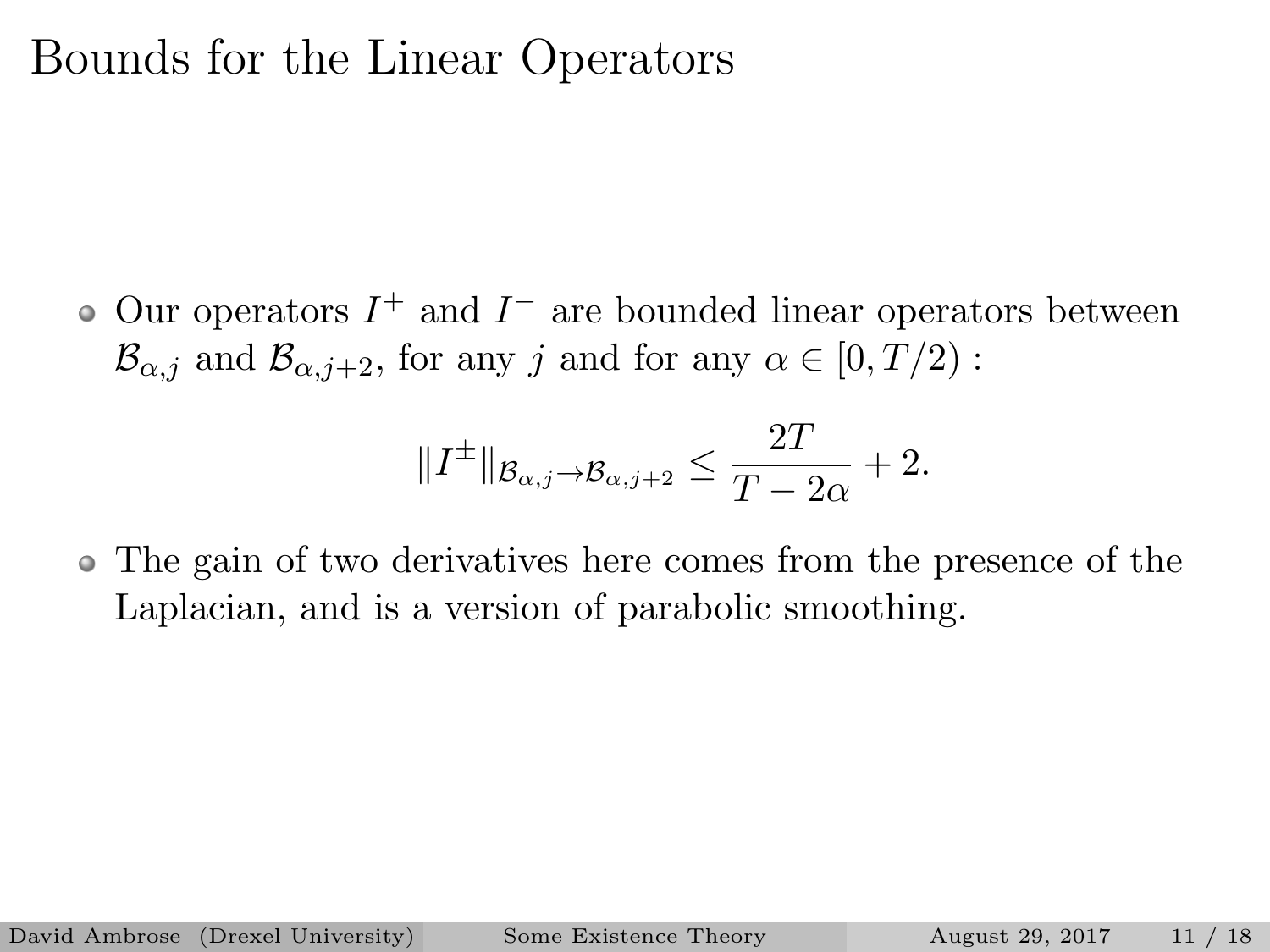# The Contraction Mapping Argument

- We find a fixed point of a mapping associated to the Duhamel formulation.
- This requires showing that the associated mapping is a local contraction.
- We make Lipschitz assumptions on G and on H via  $\Upsilon$  and  $\Theta$ . These Lipschitz assumptions are in spaces of Wiener algebra type.
- So, for example, we might assume

$$
\|\Upsilon(\cdot,\cdot,a,b)-\Upsilon(\cdot,\cdot,y,z)\|_{\mathcal{B}_{\alpha,j}}\leq M(a,b,y,z)\left[\|(a,b)-(y,z)\|_{(\mathcal{B}_{\alpha,j})^{n+1}}\right].
$$

where  $M$  is a function which is continuous and which satisfies  $M(t, x, 0, 0) = 0.$ 

Together with estimates for  $I^+$  and  $I^-$ , we get a local contraction (local about the origin).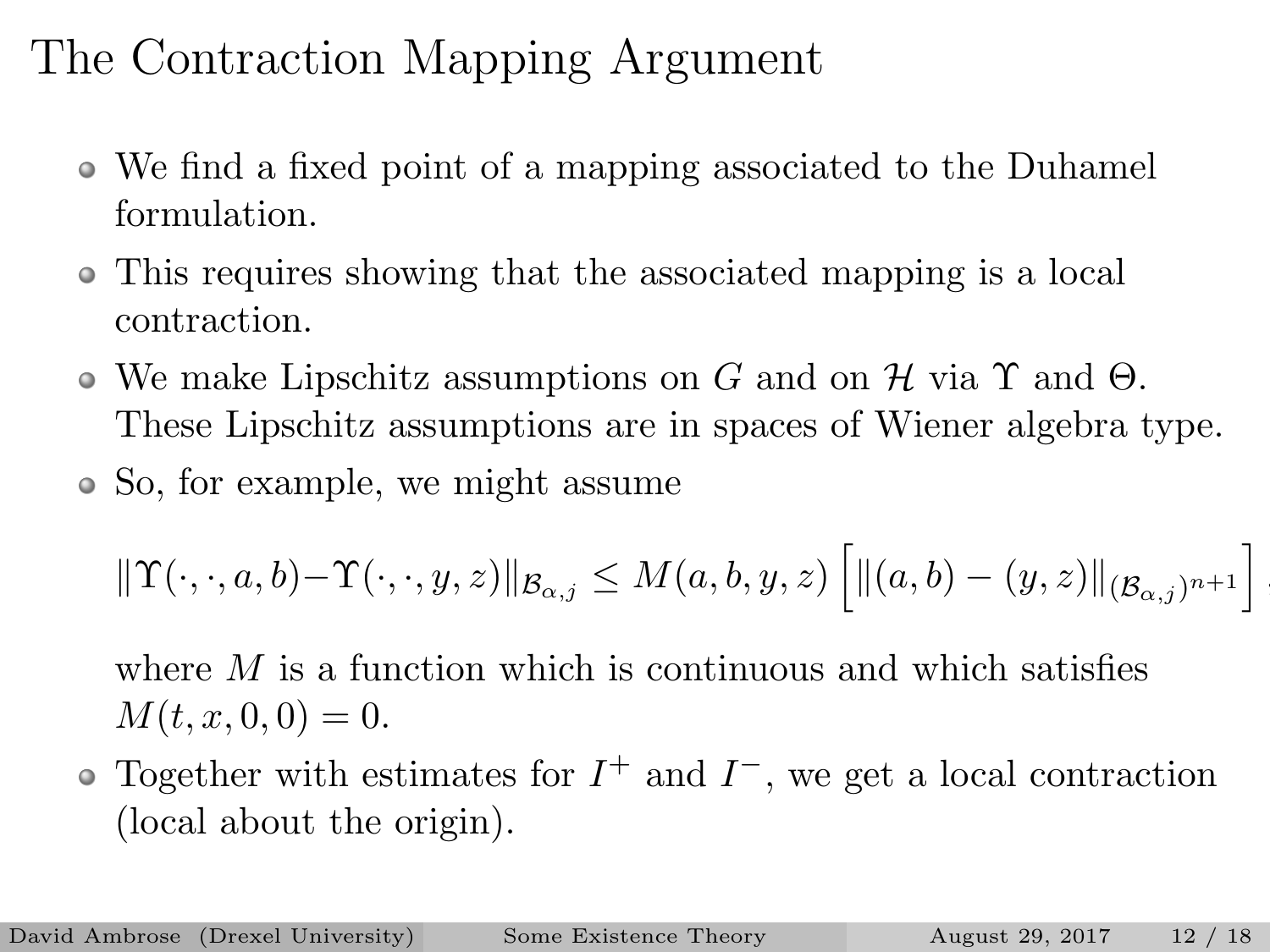### The Main Theorem

- Let  $T > 0$  be given. Let  $\alpha \in (0, T/2)$  be given. Let  $\Upsilon$ ,  $G$ , and  $\Theta$ satisfy the appropriate Lipschitz properties.
- There exists  $\delta > 0$  such that if  $\|\mu_0\| < \delta$ , then there exist w and  $\mu$ in  $\mathcal{B}_{\alpha,2}$  so that u and m solve the mean field games system.
- For all  $t \in (0, T)$ , the functions u and m are analytic.
- $\bullet$  So, we get existence of smooth solutions, as long as the initial m is a small perturbation of the uniform distribution.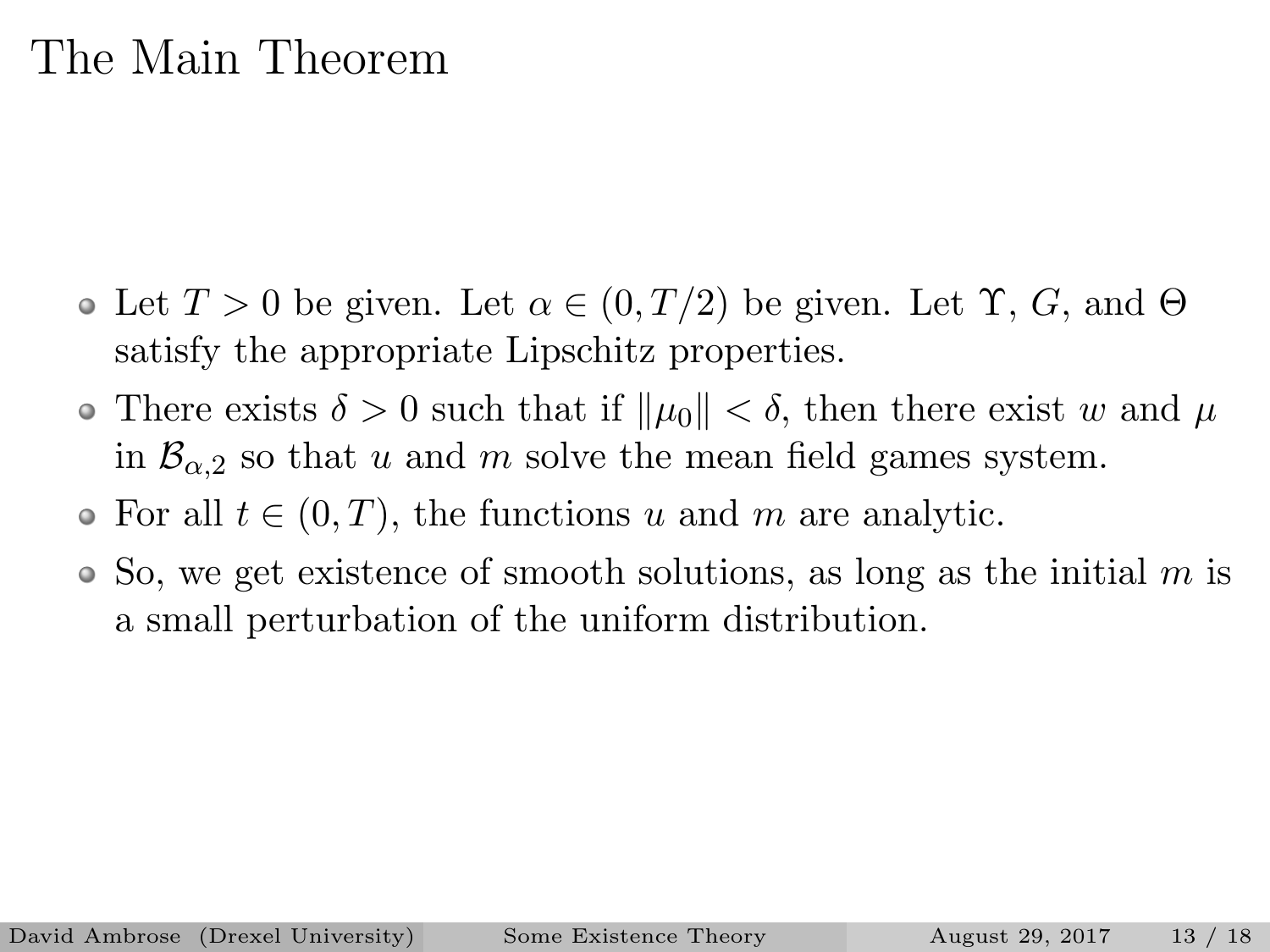#### Examples

In the Wiener algebra, we can get examples like

$$
\mathcal{H}(t,x,p,m) = a(t,x)m^{k_1}p_ip_jp_\ell + m^{k_2},
$$

for  $k_1, k_2 \in \mathbb{N}$  and  $i, j, \ell \in \{1, 2, \ldots n\}.$ 

Similarly, we could take

$$
\mathcal{H}(t, x, Du, m) = a(t, x) m^{k_1} |Du|^4 + m^{k_2}.
$$

- Generally speaking, except for polynomials, the hypotheses are a little difficult to check in the Wiener algebra.
- Current work: with some effort, the results can be carried over to Sobolev spaces, in which we can find more examples because of the availability of a composition estimate.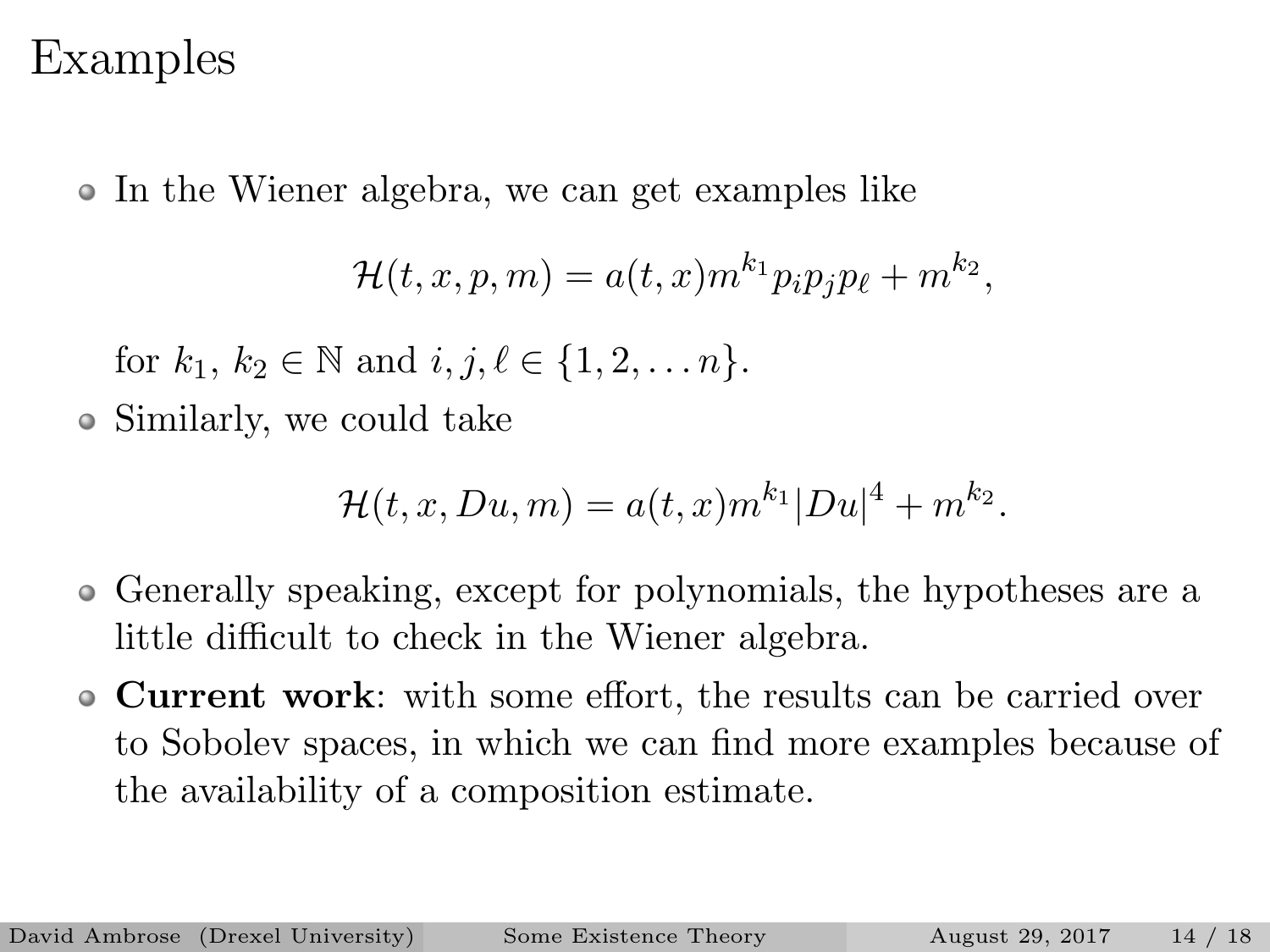# Another Approach: Large Data, Small Hamiltonian

- We previously considered only small data. There are works in the literature which take a small time horizon, such as the work of Gomes and Voskanyan on mean field games with congestion effects.
- We have another approach which allows for arbitrary data or time horizon, but requires a kind of smallness on  $H$ .
- In particular, we replace  $\mathcal H$  with  $\epsilon \mathcal H$ .
- In the Duhamel formulas, all the nonlinear terms gain  $\varepsilon$  in front.  $\bullet$
- We then use the implicit function theorem to get existence of solutions.
- So, we find existence of solutions for some mean field games with non-separable Hamiltonian with data of arbitrary size and for arbitrarily large time horizon, by restricting the size of  $\varepsilon$ .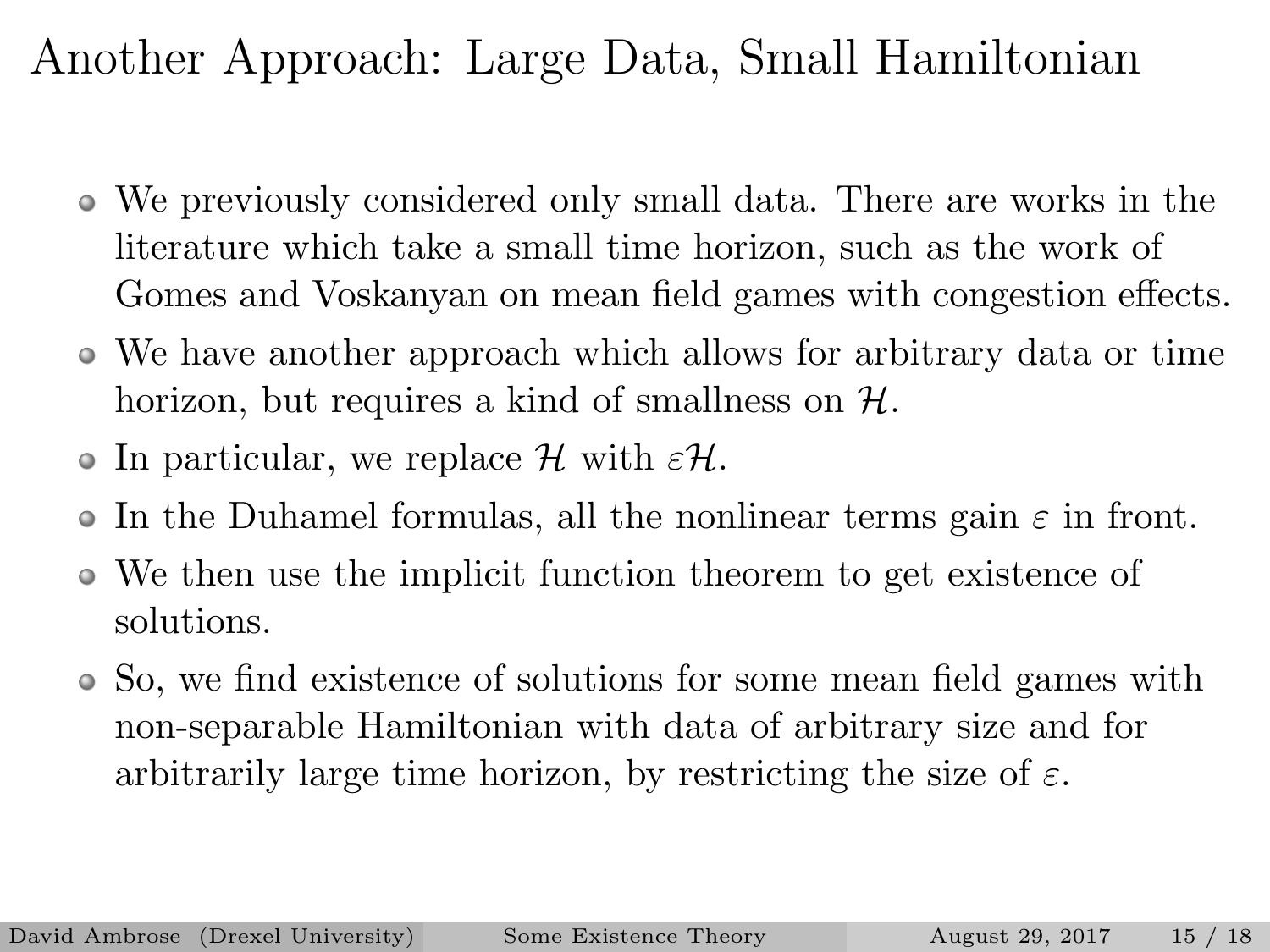# Implicit Function Theorem Details

- Say we consider the planning problem.
- $\bullet$  Consider the following mapping,  $F$ :

$$
F\left(\left(\begin{array}{c}w\\ \mu\end{array}\right),\varepsilon\right)=\left(\begin{array}{c}w-e^{\Delta(T-\cdot)}w_T+\varepsilon I^-(\Xi(\cdot,\cdot,Dw,\mu))\\ \mu-e^{\Delta\cdot}\mu_0-\varepsilon I^+(\mathrm{div}((\mu+\bar{m})\Theta(\cdot,\cdot,Dw,\mu)))\end{array}\right)
$$

.

- We know a solution when  $\varepsilon = 0$ ; this is the linear solution,  $w(t, \cdot) = e^{\Delta(T-t)} w_T$  and  $\mu(t, \cdot) = e^{\Delta t} \mu_0$ .
- We can take the derivative:

$$
D_{(w,\mu)}F\Big|_{\varepsilon=0} = \text{Id}.
$$

• Since the identity is a bijection, and from the previously developed mapping properties of  $F$  (via the mapping properties of  $I^+$  and  $I^-$ ), the implicit function theorem applies. We get a solution for some interval of values of  $\varepsilon$  about  $\varepsilon = 0$ .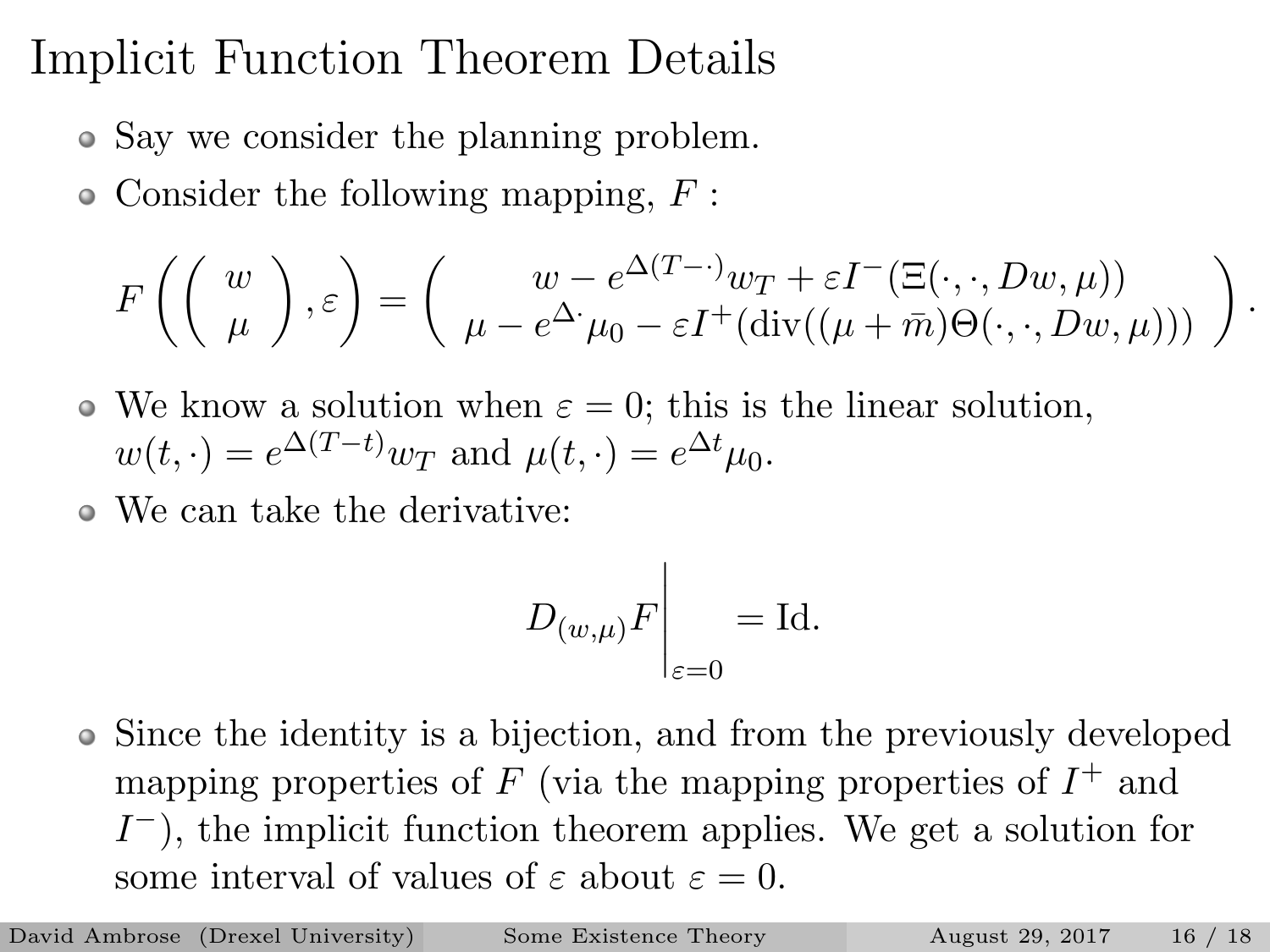# Summary

- Inspired by the work of Duchon-Robert, and the extension in Milgrom's thesis, we provide proof of existence of solutions for mean field games with non-separable Hamiltonian.
- This proof requires a small perturbation of the uniform distribution as data.
- We give another proof for larger data, but places a smallness condition on the Hamiltonian. This is still without assuming separability or other structure.
- Current work includes allowing Sobolev data, and formulating a smallness constraint which simultaneously considers the size of the data, the size of the time interval, and the size of the Hamiltonian.
- Of future interest: lowering regularity assumptions on the data, and perhaps studying nonexistence results via singularity formation.